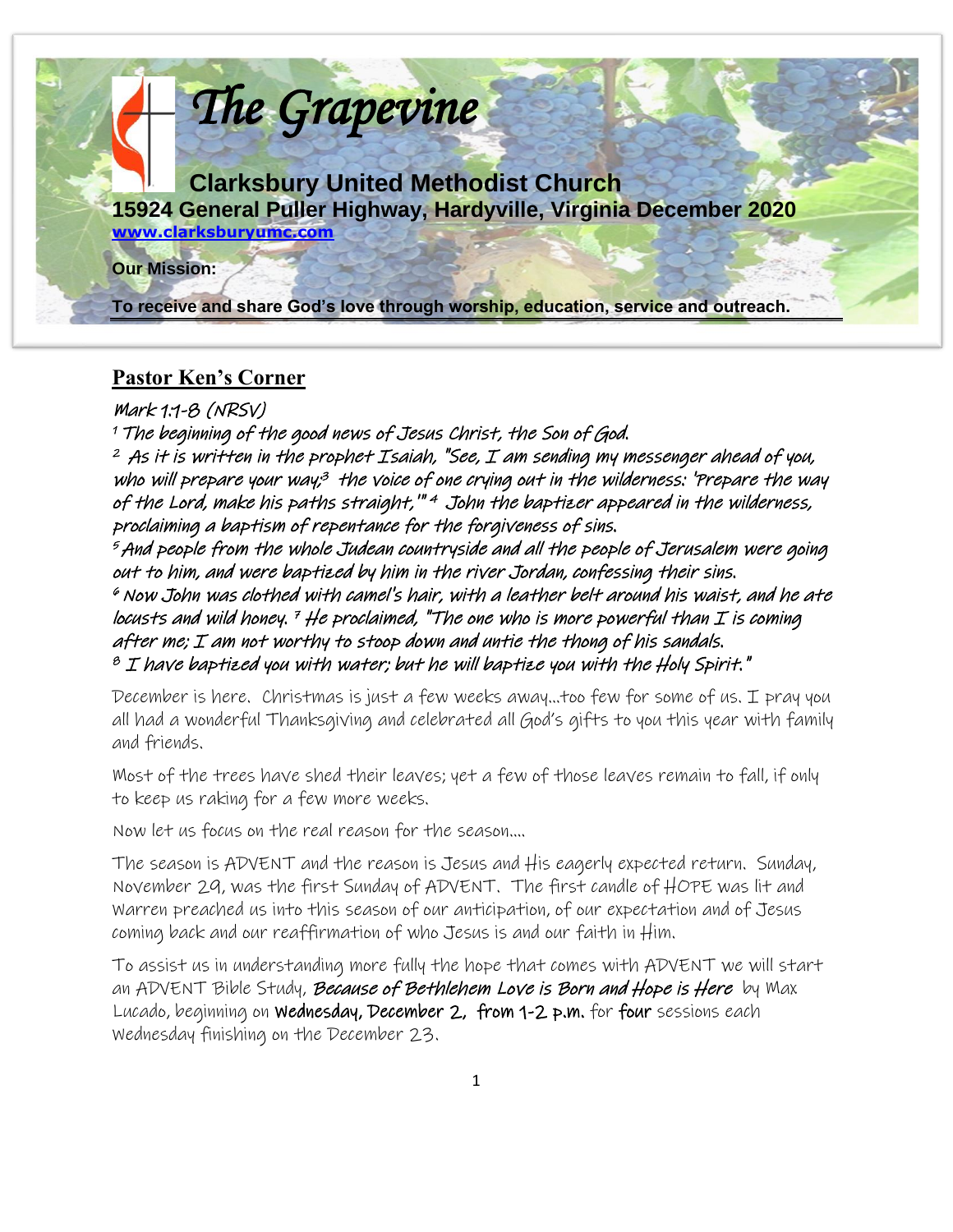The four sessions are as follows: God Has A face; Worship Works Wonders; God Guides the Wise; and Every Heart a Manger. We did this Bible Study a couple of years ago and some of you probably still have your books. Come Wednesday with your book if you have it; if not, we will order more if needed and we could just follow along with our Bibles and let Max lead us. We will meet in the social hall. Sign in and fill out the Health Statement, social distance, and wear masks per CDC COVID protocols.

If we need to adjust times please let me know as soon as possible; we can be flexible to a degree as  $I$  know this is late notice for most.

The Cryer Center Mobile Food Pantry is scheduled to be at Clarksbury on Saturday, December 5. Our church has the lead again. The Food Pantry and the Soup Ministry have modified the way these ministries are conducted to be in compliance with the CDC and Virginia COVID-19 requirements. Warren and Kathy Wright will supply additional directions to the participants. For the rest of you…we always need prayers; so even if you can't be here to work the Food Pantry, pray for us and the people we serve.

#### <sup>1</sup>The beginning of the good news of Jesus Christ, the Son of God.  $2$  As it is written in the prophet Isaiah, "See, I am sending my messenger ahead of you, who will prepare your way; 3 the voice of one crying out in the wilderness: 'Prepare the way of the Lord, make his paths straight,'" 4 John the baptizer appeared in the wilderness, proclaiming a baptism of repentance for the forgiveness of sins.

Advent, from the Latin ADVENTUS (coming, arrival) refers to the coming of Christ. ADVENT names the season where we prepare and make ready for the coming of Christ as predicted in Isaiah. The preparation begins with our baptism of repentance for the forgiveness of our sins. We can take these four weeks to meditate, pray, delve into the scriptures, and share our understanding of the readings as we prepare ourselves for an appropriate attitude for this season.

Let us concentrate on preparing our souls and our minds for this precious blessing and gift we receive because of Bethlehem more than 2,000 years ago. Let us look to our friends and our community to find the signs of just how Jesus is calling us to live out our baptism, repentance, and His forgiveness. Most of all let us prepare for His return through worship and prayer.

#### <sup>5</sup>And people from the whole Judean countryside and all the people of Jerusalem were going out to him, and were baptized by him in the river Jordan, confessing their sins.

 $^{\circ}$  Now John was clothed with camel's hair, with a leather belt around his waist, and he ate locusts and wild honey.  $7$  He proclaimed, "The one who is more powerful than  $I$  is coming after me;  $I$  am not worthy to stoop down and untie the thong of his sandals.

 $^{\text{o}}$  I have baptized you with water; but he will baptize you with the Holy Spirit."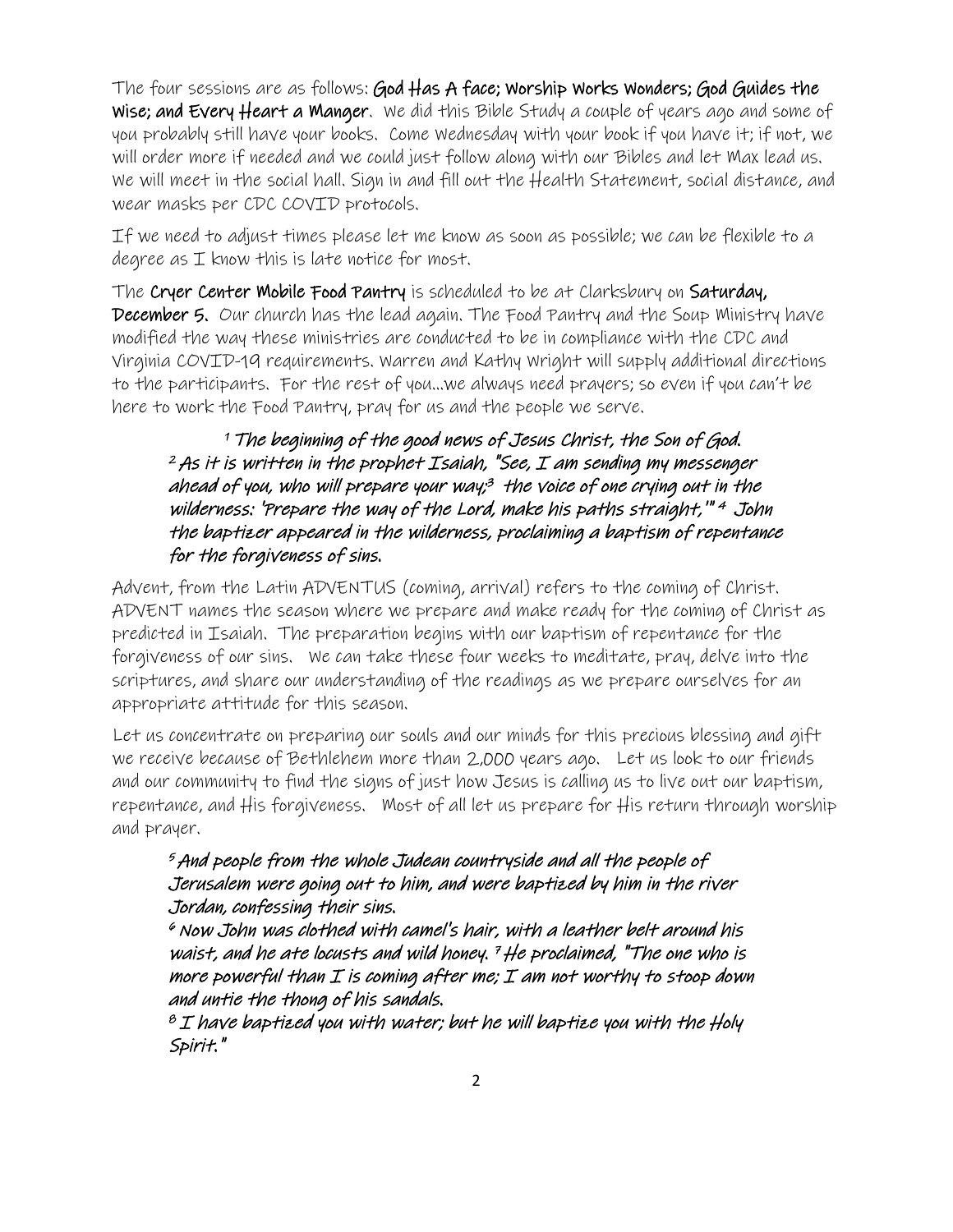As we are IN the world and called to NOT be OF this world, let us show to the world around us the Jesus who is  $IN$  us is NOT like this world. Let us study, confess our sins and ask for His FORGIVENESS. The generations of John the Baptist needed him to proclaim Jesus' coming. We have the prophets as well as the apostles, the Holy Spirit and the saints before us throughout these 2,000 plus years to show us what we need to do to be prepared for Jesus Christ's ADVENT, or second coming.

Let us really pause, take a deep dive into this Advent Bible Study and make our personal preparations for His position in our hearts and our relationship with the Creator of the universe and His Son our Redeemer and the Holy Spirit.

I am so proud of the great generosity and efforts of our Prayer Warriors/Prayer Partners in providing delicious Thanksgiving meals, cards, letters and calls to many of our members.

Keep the small groups and gatherings in your prayers as weather is changing and we are finding new locations to enjoy some safe, socially distant conversations and wonderful music. Thank you, Randy, Eileen and Jim, and now Sandy, for such great music which adds so much to the joy and the nurturing aspect of these groups for us all as we continue the social distancing and semi-isolation. Thank you, Linda Bartz, for spearheading this project. Anyone interested in more information about this, please contact Linda or Warren. It is so good to see each other and be with friends and brothers and sisters "in person" again.

Our online services, both Facebook and YouTube, continue to garner over 300 views each week. THANK YOU to all who are part of this effort. All of you have contributed so much to each service, even you at home when you give us such uplifting feedback. We are a Church, in the truest sense of the word…Together, through the power of our Lord Jesus, through the grace of God and the presence of the Holy Spirit.

I pray that we continue to get some comfort and joy from these online services. Until the time we can be together in person, we will continue to hold each other close through the common connection we have amid our bonds of worship, service, and prayer.

I am very proud, beyond words, with how **faithful and loyal** you all have been in supporting the church with **prayers, tithes**, gifts, talents and witness in spite of our inability to be able to support with our presence.

Our Healthy Church Team (HCT) (Pastor Ken Cleveland; Warren Wright, Lay Leader; Suzanne Ramsburg, Financial Secretary; David Dobson, Worship Committee Chair; Eileen Crittenden, Medical; Cheryl Teagle, Nominations and Leadership; Jerry Dant, Nurture Chair; Lee White, Trustees; Becky Wilhite, Trustees, Worship; Betty Tate, SPPRC Chair) has met several times to look at the COVID protocols for resuming in-person services. We will continue to meet as there are changes in guidance or other changes.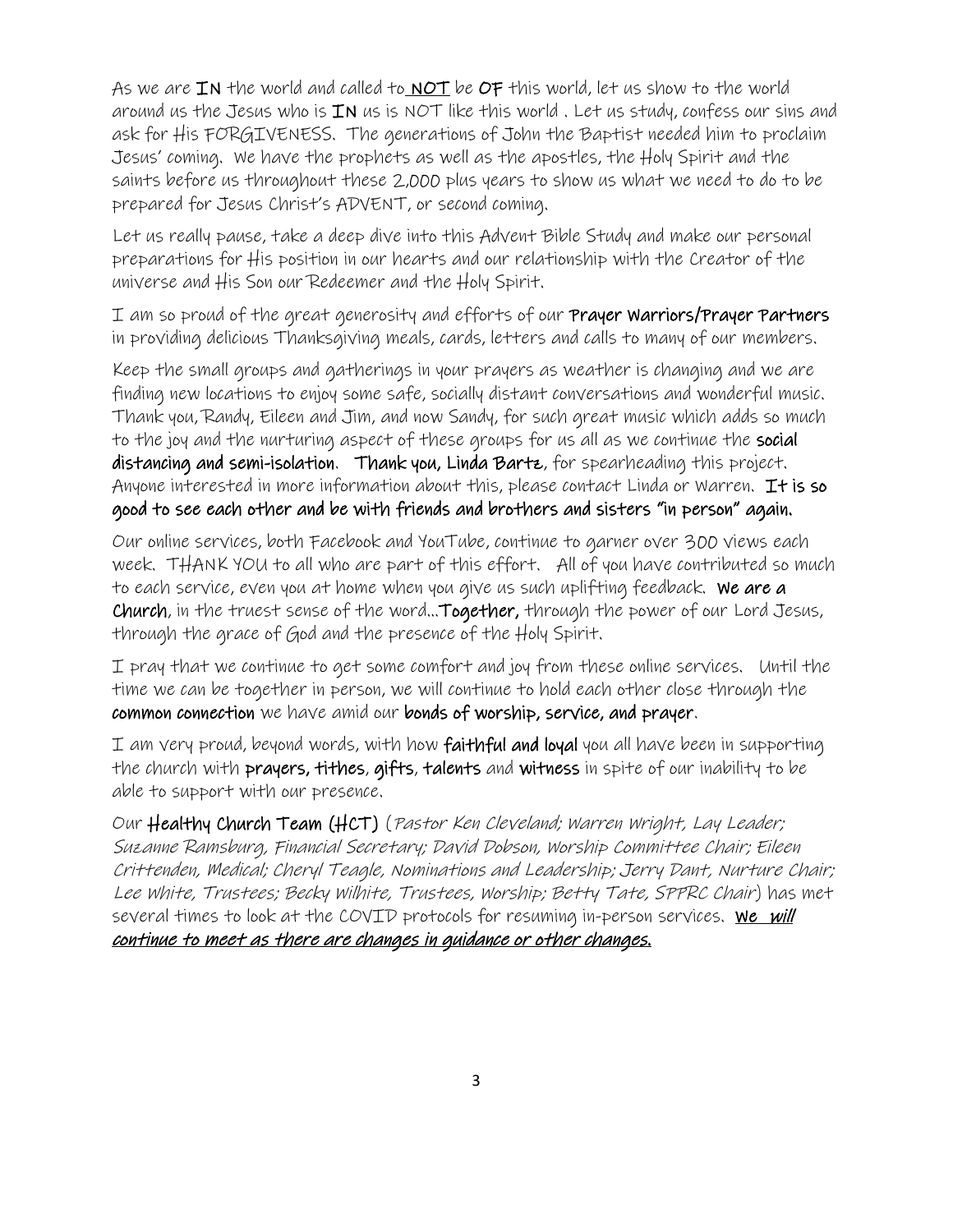Based on inputs from other churches and the composition of our congregation and the restrictions in the protocols which are MANDATORY for each Phase/Stage per Bishop Lewis's direction, Clarksbury's HCT has determined that we still see that our best avenue is to continue on-line services until we are moved into Phase/Stage 3, which is the closest to normal worship. If you have questions or would like any more information on our move to resume in-person services, contact me or any of the other HCT members.

If you have entered the church lately you will have seen the new Health Acknowledgment forms for single person entries, the Health Acknowledgment poster, and the excel sign-up sheet for group gatherings and meetings. Fill them out as appropriate and put them in the box on the counter.

We will use the 4 UVC lights to cleanse the social hall and sanctuary using ultraviolet light. Ask Warren, Lee or Don Bartz if you have a question about them and their operation.

Our ultimate spiritual obedience is owed to Jesus. He is the Way, He is the Truth, and He is the Life. We give to the world that which is the world's, and give to God the things that are His.

How dangerous and perilous are our times? In the country? In the county? From COVID-19? From the social unrest? Even in times such as these we can count on Jesus to be a calming and PRESENT presence in our lives and in the world around us.

Help me keep the Prayer Warrior/Partners e-mails updated as information and changes become available. Let us continue in faith and hope to be children of God infused with the Holy Spirit throughout all the travails and trials of life in this world.

Let us resolve to not let COVID-19 define who we are…let us be defined by the words, the example and the glory of our Lord and Savior Jesus the Christ! I take great joy in how each of you, as a congregation, has reacted to this ever changing situation.

When you and your family prepare for and gather for **Christmas**, continue to praise and give your thanks to the Lord for His bounty and love. May his GRACE, MERCY and LOVE be with you every day, and may every day your awareness of HIS presence through HIS unbreakable gifts to YOU grow.

It is His **Presence IN** you, not the **Presents** you get under the tree, that will really make you feel blessed.

Peace & Grace,

Pastor Ken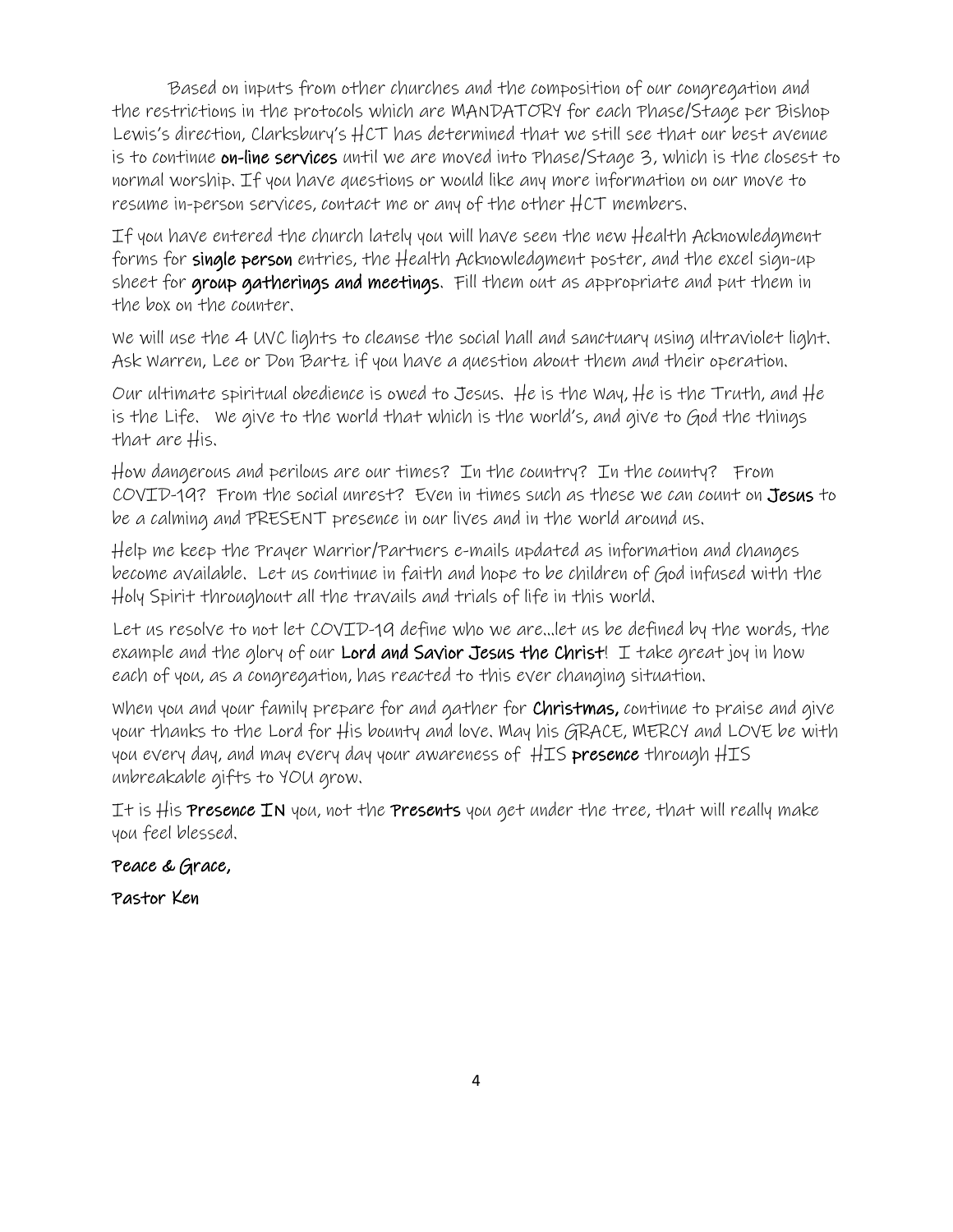# A Message from Your Lay Leader Why Jesus is Better Than Santa Claus Warren Wright

Santa lives at the North Pole... JESUS is everywhere. Santa rides in a sleigh... JESUS rides on the wind and walks on the water. Santa comes but once a year... JESUS is an ever present help. Santa fills your stockings with goodies... JESUS supplies all your needs. Santa comes down your chimney uninvited... JESUS stands at your door and knocks, and then enters your heart when invited. You have to wait in line to see Santa... JESUS is as close as the mention of His name. Santa lets you sit on his lap... JESUS lets you rest in His arms. Santa doesn't know your name, all he can say is "Hi little boy or girl, what's your name?"... JESUS knew our name before we were born. Not only does He know our name, He knows our address too. He knows our history and future and He even knows how many hairs are on our heads. Santa has a belly like a bowl full of jelly... JESUS has a heart full of love. All Santa can offer is HO HO HO... JESUS offers health, help and hope. Santa says "You better not cry"... JESUS says "Cast all your cares on me for I care for you." Santa's little helpers make toys... JESUS makes new life, mends wounded hearts, repairs broken homes and builds mansions. Santa may make you chuckle but... JESUS gives you joy that is your strength. While Santa puts gifts under your tree... JESUS became our gift and died on a tree...the cross.

We need to put Christ back in CHRISTmas, Jesus is still the reason for the season.

"For God so loved the world, that He gave His only begotten Son, that whosoever believeth in Him should not perish, but have everlasting life" (John 3:16).

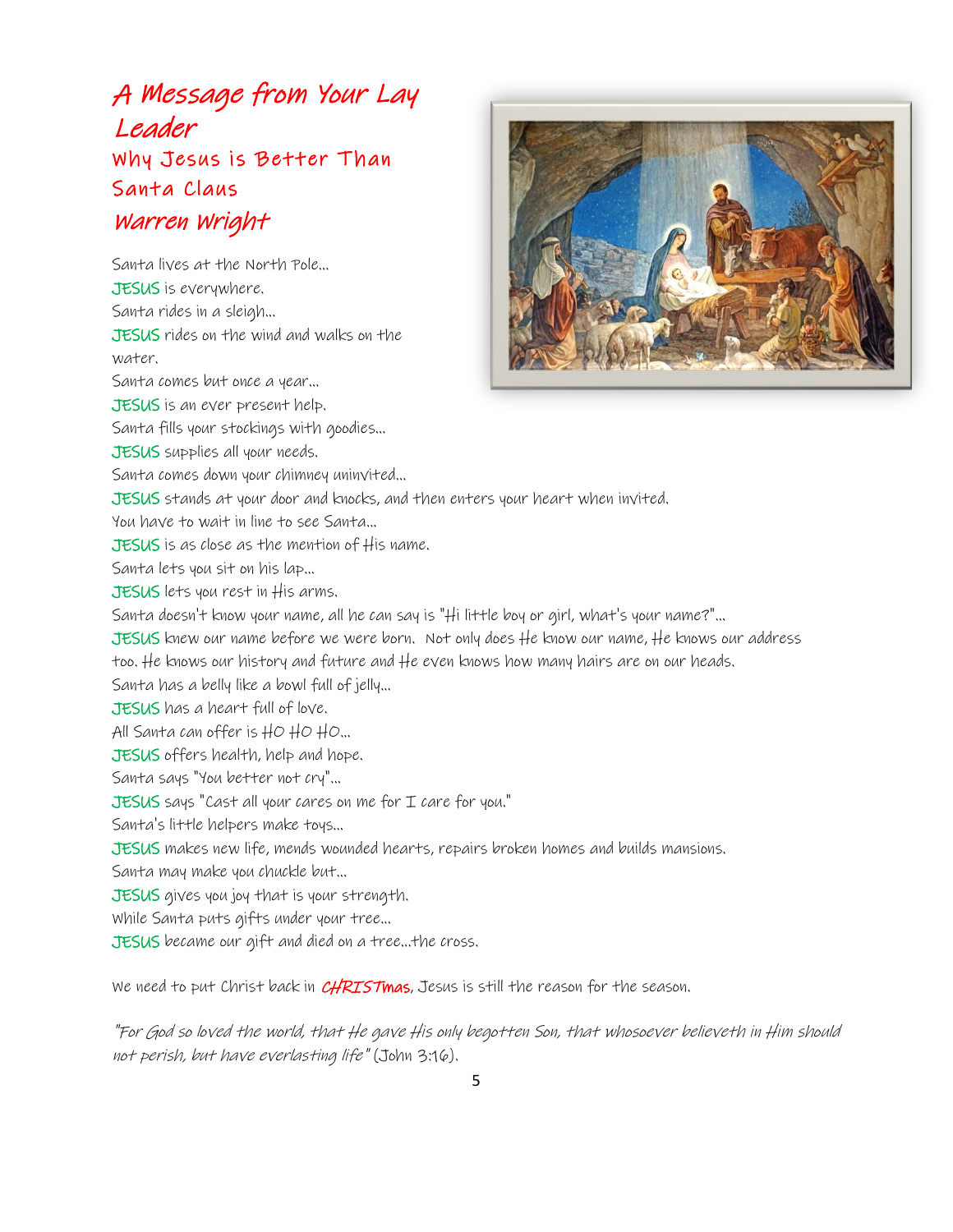## United Methodist Men News Warren Wright-UMM President

The UMM will not meet during the month of December. We wish a Happy Christmas to all of our Brothers and Sisters.

Remember that there are no membership or dues requirements to be a part of the United

Methodist Men of Clarksbury, just a willingness to serve Jesus Christ within your church and community.

#### Mission-To Help Men Grow In Christ, So Others May Know Christ.

# Soup Ministry Kathy Wright; Lucy Blevins, Val Bradley, and Diane Faulkner

Since the COVID-19 pandemic, the soup ministry has continued to distribute soup to our recipients, but only the third Monday of each month. This is because we now deliver groceries from the Cryer Center Mobile food pantry the first Saturday of each month to our recipients.

## Warming Tree and Coat Rack Ministry Kathy Wright; Lucy Blevins, Val Bradley, and Diane Faulkner

Our warming tree ministry and coat rack ministry will not be available as in previous years because of the COVID-19 pandemic. Restrictions will not allow use of the church for these ministries, therefore; we will

not be putting up our **warming tree or put out our coat rack**. We DO HAVE some warming articles and coats if needed. You just need to contact Pastor Ken and he will be able to help you out.

THANK YOU for supporting these very important ministries of your church. If you would like to help in any way, just contact one of the committee members listed above, or myself, Kathy Wright (757-373-9166) or email <u>kdwright@va.metrocast.net</u>. God Bless.





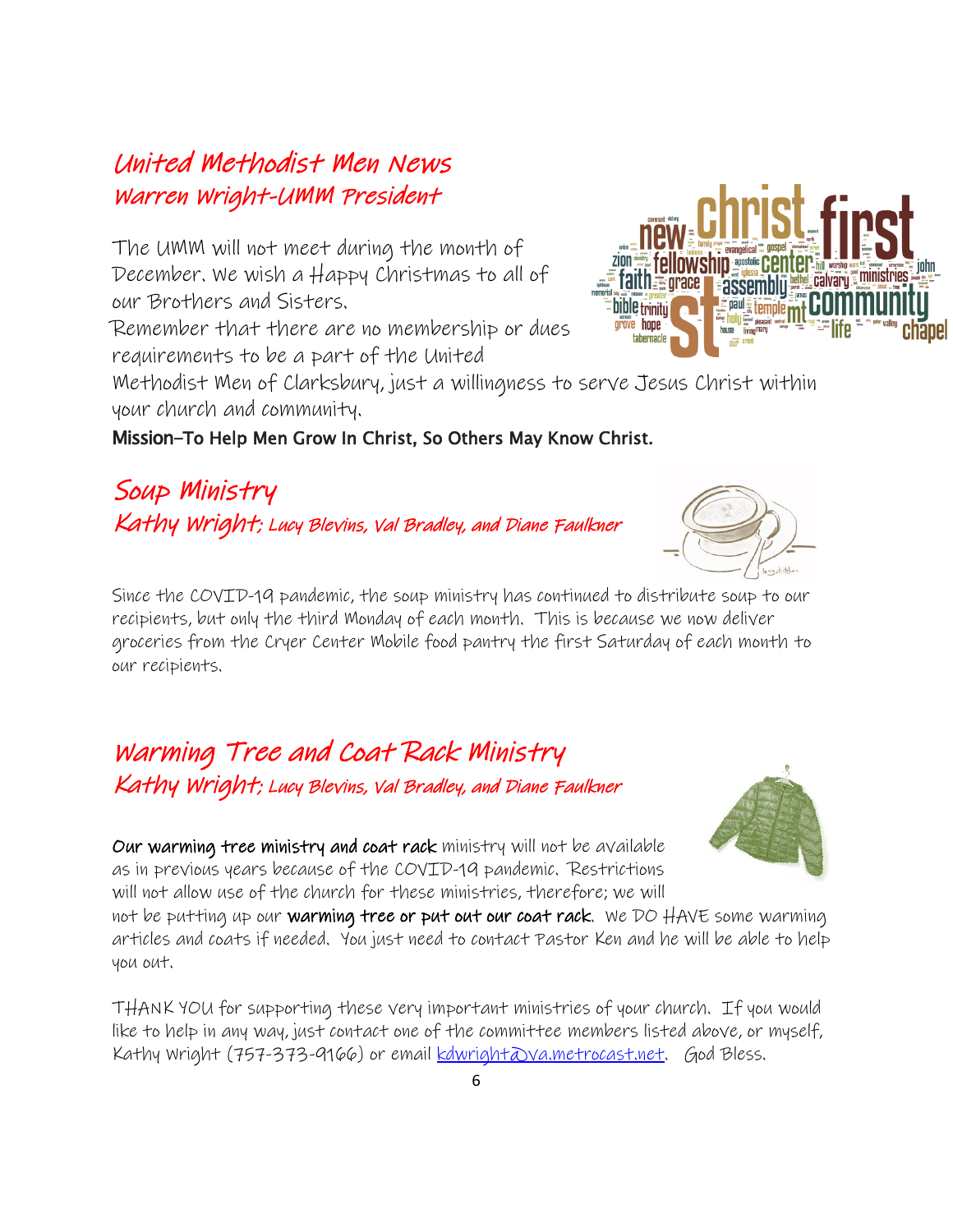## NURTURE & Outreach Jerry Dant **NURTURE**

Well, time has flown by and we still are not able to visit except by cards, calls and drive-by visits. Thanks to all, who sent good wishes and made signs for Alans and Frans return home after being away for so long. Thanksgiving is coming and don't forget to send cards to our friends to let them know how thankful we are for the Blessings we have from God.

Please think of someone in the community you can help during Thanksgiving.

If we look around there must be someone that would appreciate some help during the holidays. Please let's share our love with others during the holidays.

Happy Thanksgiving to all from the Nurture and Outreach Committee

## Mail a letter or card of happiness to our home bound members!



If your last name starts with the letter listed below, please send a card or note to the shut-ins listed.

Why not make a home bound member smile by sending them a card often as well as on their birthday.

If we all participate, our home bound members will get a card frequently from church members, and will have more great memories of Clarksbury.

| $A-C$                        |                      |                        |
|------------------------------|----------------------|------------------------|
| Roegean Speight 09/10        |                      | Jane Crittenden 8/22   |
| James River Convalescent Ctr |                      | P.O. 30                |
| <b>Aberthaw AVE</b>          |                      | Hardyville, VA 23070   |
| <b>Room 118</b>              |                      |                        |
| Newport News, VA 23601-4199  |                      |                        |
| $D-G$                        |                      |                        |
|                              | Reggie Jackson 7/12  |                        |
|                              | 672 Gloucester Road  |                        |
|                              | Saluda, VA 23149     |                        |
| $H-L$                        |                      |                        |
|                              | Myrtle Clark 10/2    | Pastor Jim Salmon 5/24 |
|                              | P.O. Box 302         | 26306 Mattaponi Trail  |
|                              | Deltaville, VA 23043 | Milford, VA 22524      |
|                              |                      |                        |
| $M-Z$                        |                      |                        |
|                              |                      |                        |
|                              |                      |                        |

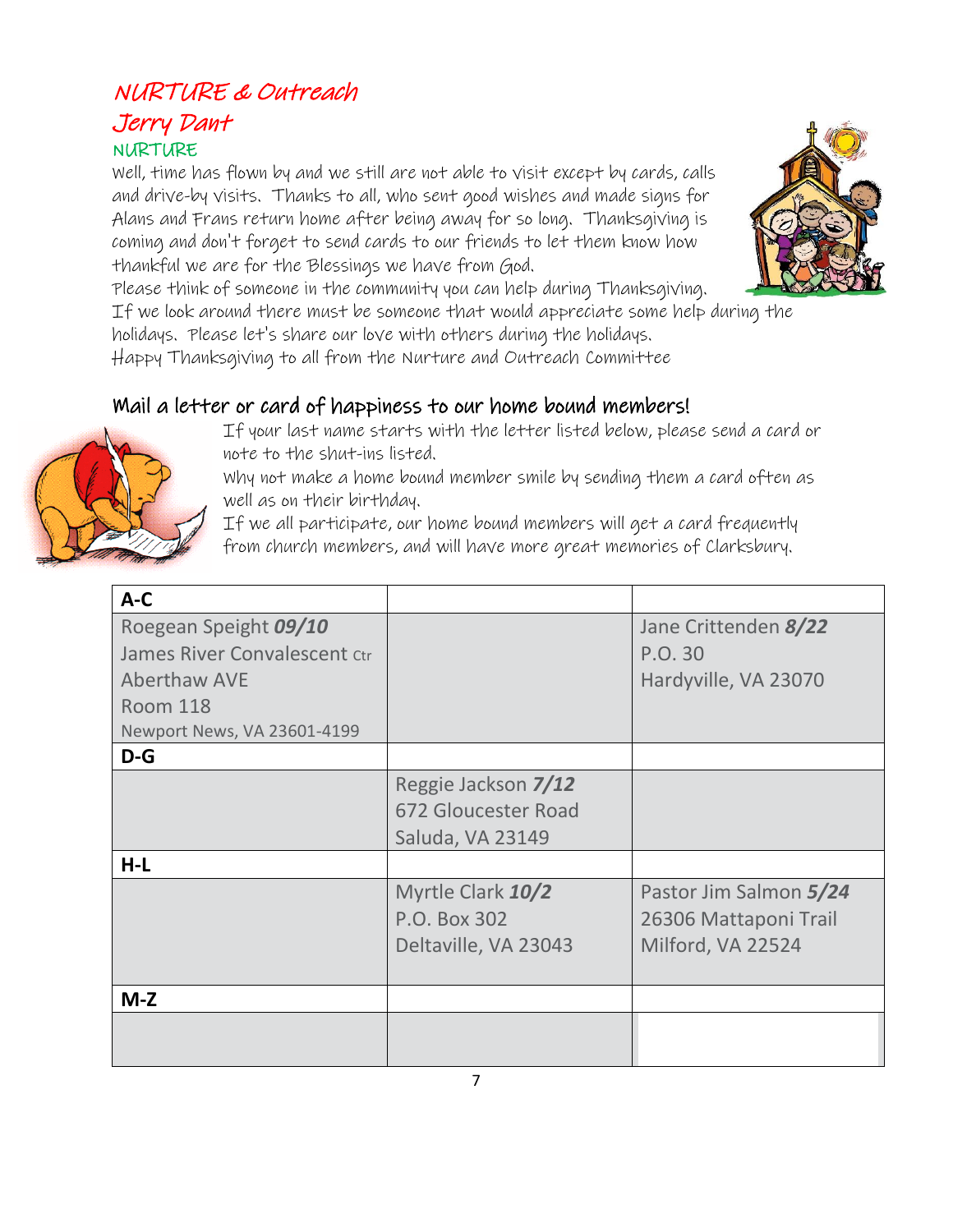**Lord,**



**Bless the families of the earth As Christmas comes this year, Bring hope to all your children Raise their spirits, bring them cheer. Remind us that we're not alone No matter what we do,**

**For you brought Baby Jesus to connect our hearts to You. Amen**

**Annual Budget** for 2020 Operating Funds: **\$118,339.00 Total Received** for Operating Funds as of November 30: 92,701.69 **Total Income Needed to Meet Budget by end of November: 98,615.83**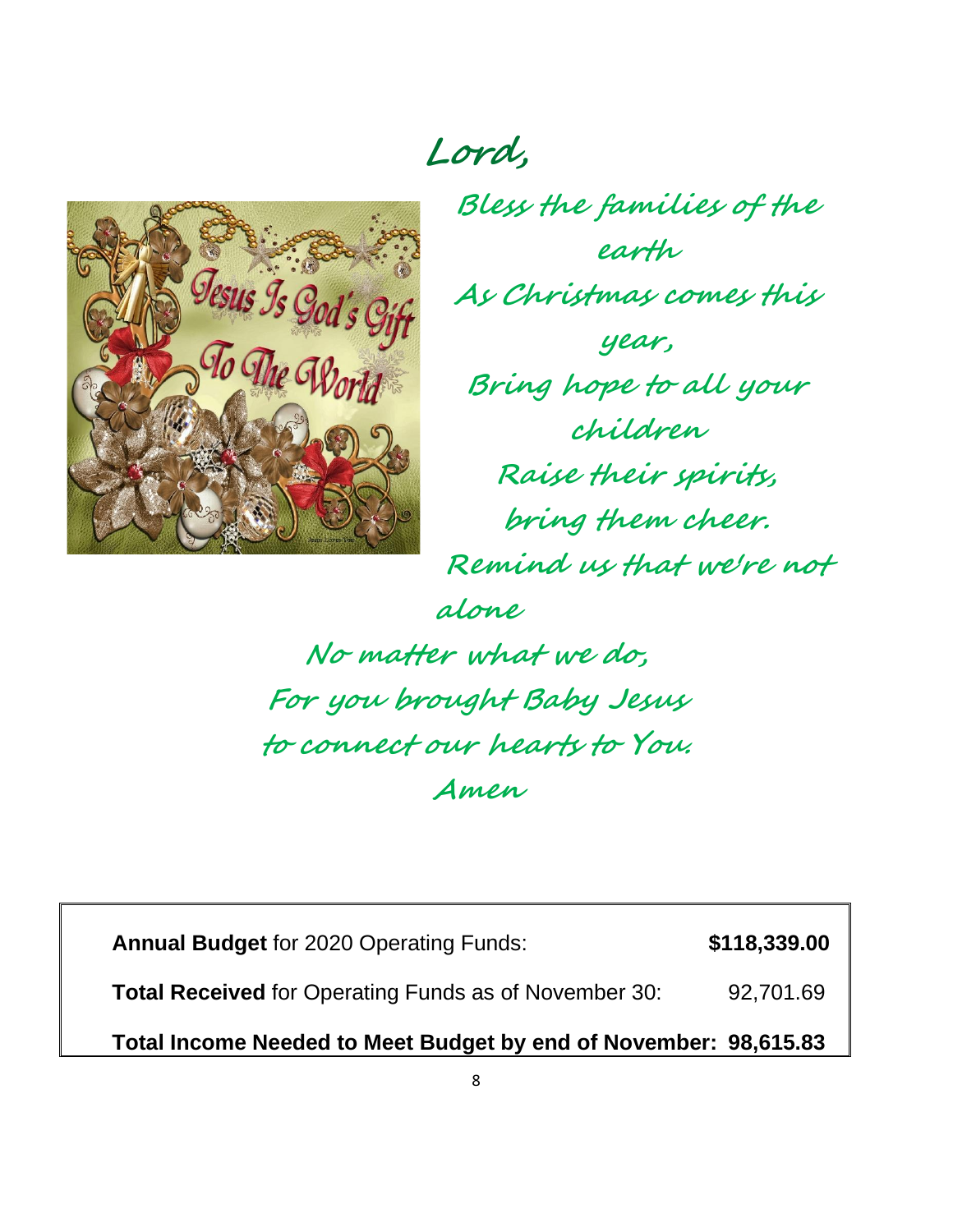# DECEMBER POP

#### Power of God, Privilege of Prayer



Phil. 4:19 says, "And my God will supply all your needs according to His riches in Christ Jesus."

A woman tells of a time when, in desperation, she put this to the test. In her mid-20's, left to raise two children on her own[, her](https://creativecommons.org/licenses/by-nc-sa/3.0/)  income from providing child care had evaporated. Well-meaning family encouraged her to go on public assistance, and they got angry when she said she would trust God.

One Friday evening, she was led to lay out all her monthly needs before the Lord and pray, citing the above promise in faith. Saturday passed in a sense of peace that her prayer had been answered, and it was Sunday that a friend called with news about a job possibility.

The woman asked her friend what the job paid, and the amount mentioned matched exactly the figure she had put before the Lord Friday night. She had prayed specifically, leaving no room for doubt that this was His answer. She took the job, of course, and got to watch as her income doubled within a few months.

James 4:2 reminds us, "You don't have because you don't ask God."

James, in Chapter 1, also says, "When you ask, you must believe and not doubt."

Finally, humble yourself in the sight of the Lord and, as it says in Proverbs 3:5-6; "Trust in the Lord with all your heart and lean not on your own understanding. In all your ways acknowledge Him, and He will make your paths straight."

Submitted to His Glory by Bob Huff